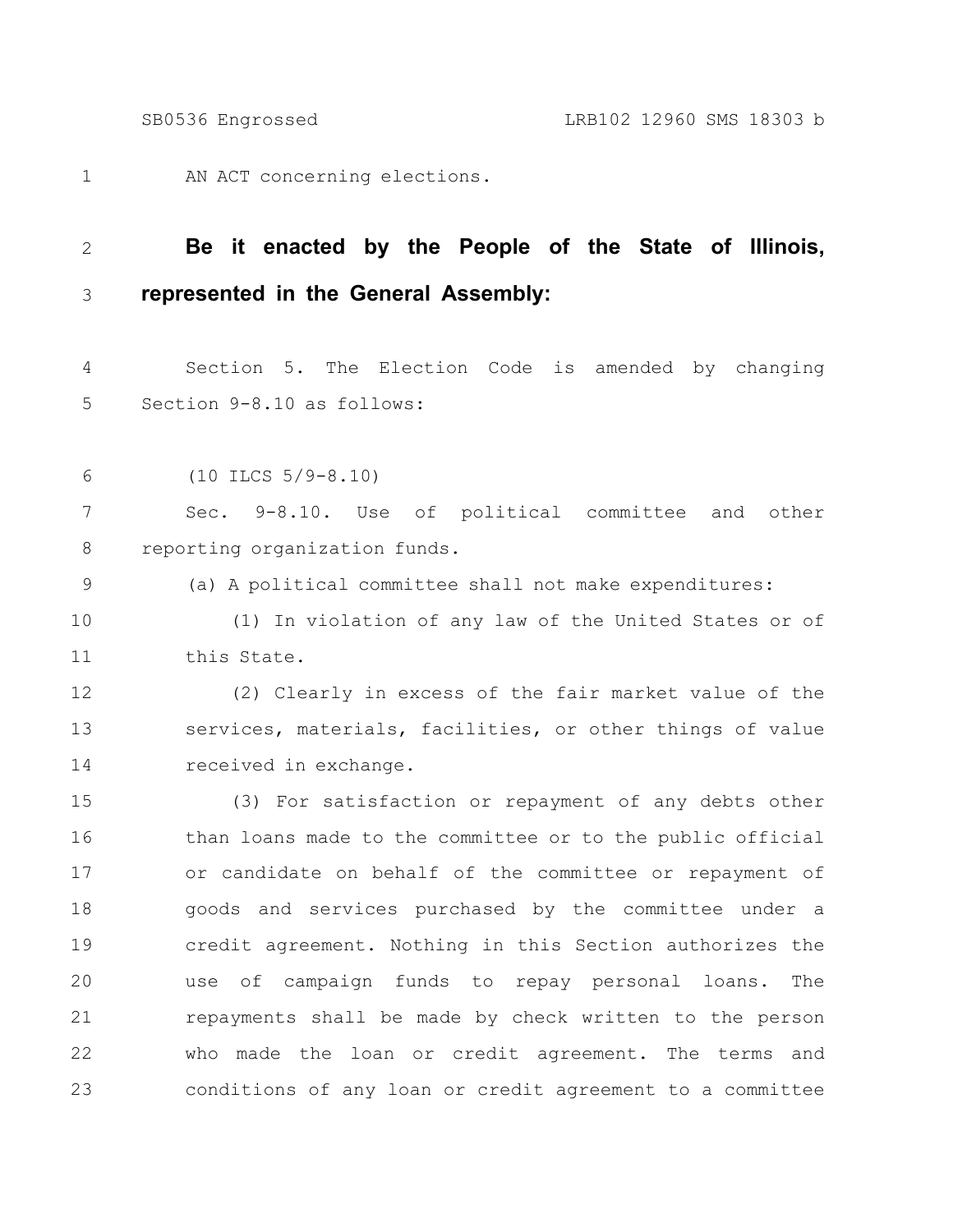SB0536 Engrossed - 2 - LRB102 12960 SMS 18303 b

shall be set forth in a written agreement, including but not limited to the method and amount of repayment, that shall be executed by the chair or treasurer of the committee at the time of the loan or credit agreement. The loan or agreement shall also set forth the rate of interest for the loan, if any, which may not substantially exceed the prevailing market interest rate at the time the agreement is executed. 1 2 3 4 5 6 7 8

(4) For the satisfaction or repayment of any debts or for the payment of any expenses relating to a personal residence. Campaign funds may not be used as collateral for home mortgages. 9 10 11 12

(5) For clothing or personal laundry expenses, except clothing items rented by the public official or candidate for his or her own use exclusively for a specific campaign-related event, provided that committees may purchase costumes, novelty items, or other accessories worn primarily to advertise the candidacy. 13 14 15 16 17 18

(6) For the travel expenses of any person unless the travel is necessary for fulfillment of political, governmental, or public policy duties, activities, or purposes. 19 20 21 22

(7) For membership or club dues charged by organizations, clubs, or facilities that are primarily engaged in providing health, exercise, or recreational services; provided, however, that funds received under 23 24 25 26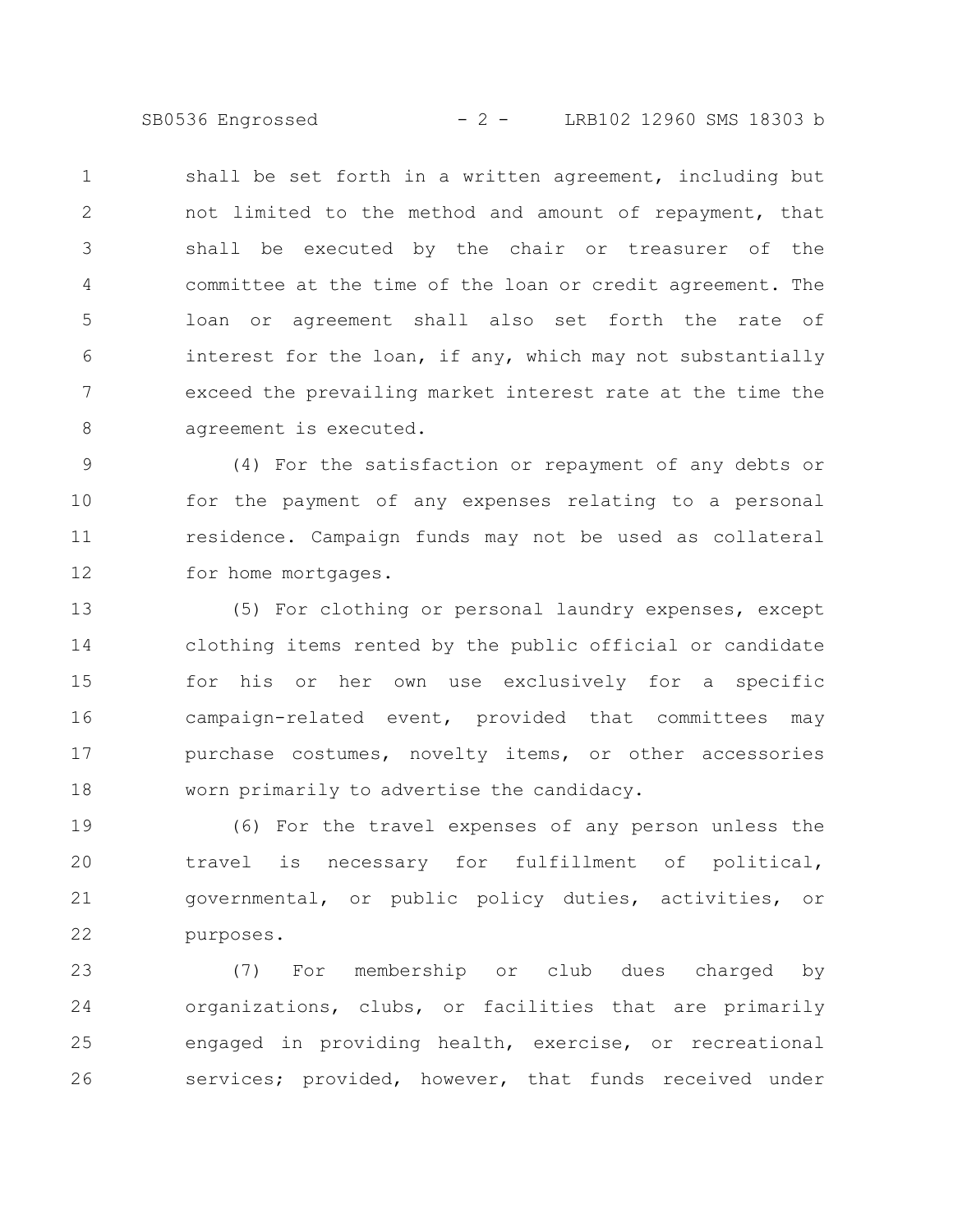SB0536 Engrossed - 3 - LRB102 12960 SMS 18303 b

this Article may be used to rent the clubs or facilities for a specific campaign-related event. 1 2

(8) In payment for anything of value or for reimbursement of any expenditure for which any person has been reimbursed by the State or any person. For purposes of this item (8), a per diem allowance is not a reimbursement. 3 4 5 6 7

(9) For the purchase of or installment payment for a motor vehicle unless the political committee can demonstrate that purchase of a motor vehicle is more cost-effective than leasing a motor vehicle as permitted under this item (9). A political committee may lease or purchase and insure, maintain, and repair a motor vehicle if the vehicle will be used primarily for campaign purposes or for the performance of governmental duties. A committee shall not make expenditures for use of the vehicle for non-campaign or non-governmental purposes. Persons using vehicles not purchased or leased by a political committee may be reimbursed for actual mileage for the use of the vehicle for campaign purposes or for the performance of governmental duties. The mileage reimbursements shall be made at a rate not to exceed the standard mileage rate method for computation of business expenses under the Internal Revenue Code. 8 9 10 11 12 13 14 15 16 17 18 19 20 21 22 23 24

(10) Directly for an individual's tuition or other educational expenses, except for governmental or political 25 26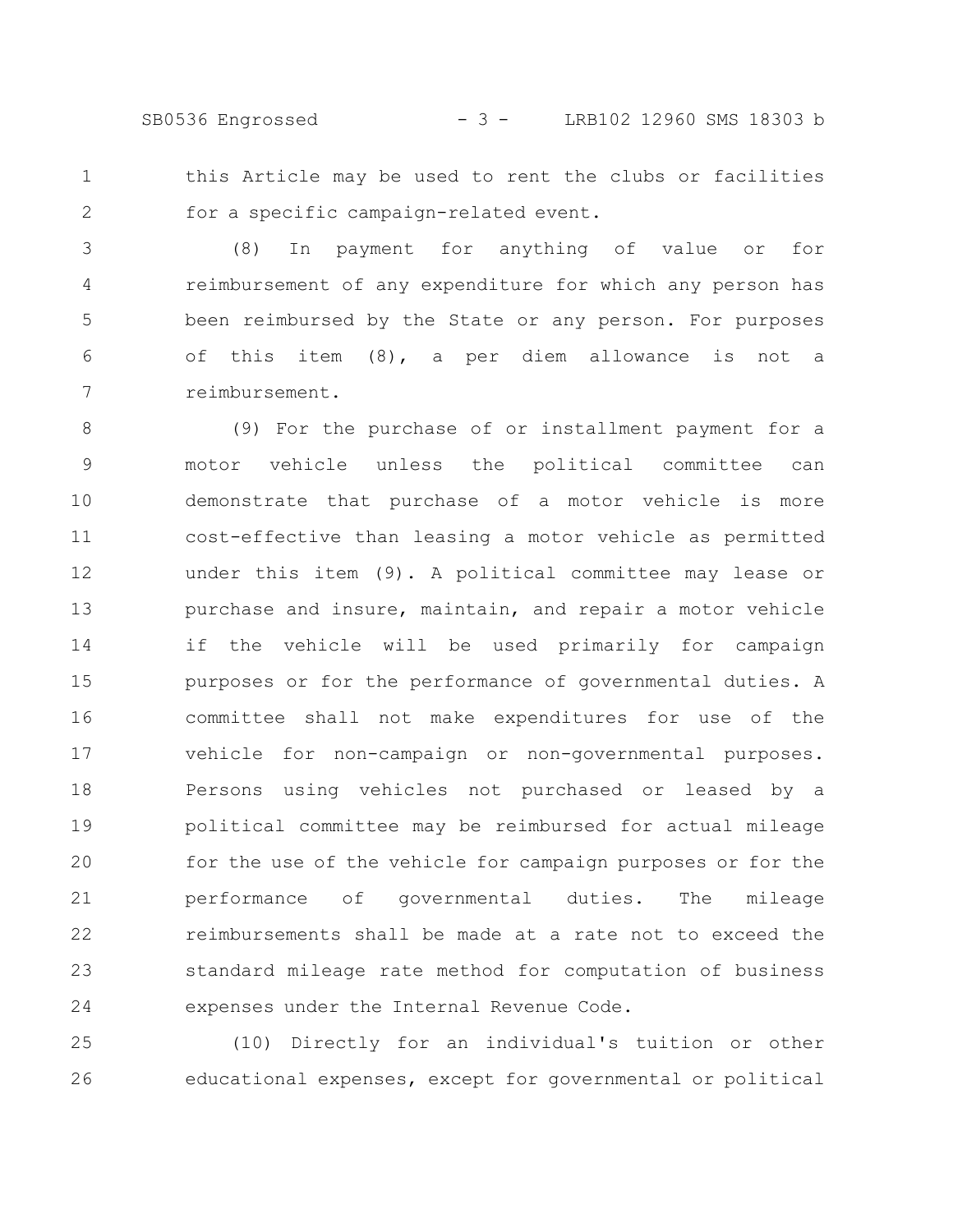SB0536 Engrossed - 4 - LRB102 12960 SMS 18303 b

purposes directly related to a candidate's or public official's duties and responsibilities. 1 2

(11) For payments to a public official or candidate or his or her family member unless for compensation for services actually rendered by that person. The provisions of this item (11) do not apply to expenditures by a political committee in an aggregate amount not exceeding the amount of funds reported to and certified by the State Board or county clerk as available as of June 30, 1998, in the semi-annual report of contributions and expenditures filed by the political committee for the period concluding June 30, 1998. 3 4 5 6 7 8 9 10 11 12

(b) The Board shall have the authority to investigate, upon receipt of a verified complaint, violations of the provisions of this Section. The Board may levy a fine on any person who knowingly makes expenditures in violation of this Section and on any person who knowingly makes a malicious and false accusation of a violation of this Section. The Board may act under this subsection only upon the affirmative vote of at least 5 of its members. The fine shall not exceed \$500 for each expenditure of \$500 or less and shall not exceed the amount of the expenditure plus \$500 for each expenditure greater than \$500. The Board shall also have the authority to render rulings and issue opinions relating to compliance with this Section. 13 14 15 16 17 18 19 20 21 22 23 24 25

26

(c) Nothing in this Section prohibits the expenditure of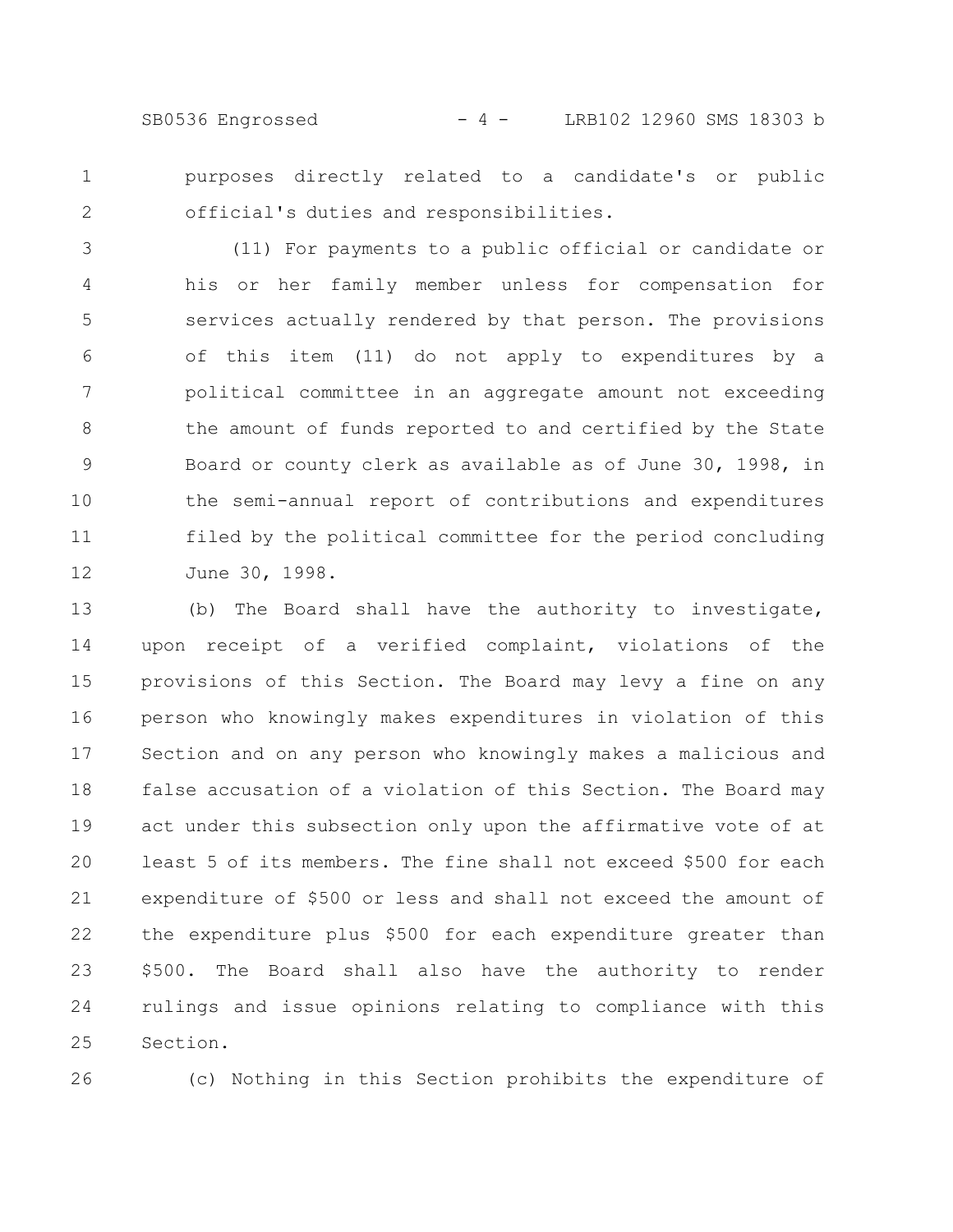SB0536 Engrossed - 5 - LRB102 12960 SMS 18303 b

funds of a political committee controlled by an officeholder or by a candidate to defray the customary and reasonable expenses of an officeholder in connection with the performance of governmental and public service functions. 1 2 3 4

(d) Nothing in this Section prohibits the funds of a political committee which is controlled by a person convicted of a violation of any of the offenses listed in subsection (a) of Section 10 of the Public Corruption Profit Forfeiture Act from being forfeited to the State under Section 15 of the Public Corruption Profit Forfeiture Act. 5 6 7 8 9 10

(e) Nothing in this Section prohibits the expenditure of political committee funds for expenses related to full-time or part-time child care or care of a dependent family member incurred by any person, including, but not limited to, candidates, officeholders, campaign staff, or volunteers, so long as the child care or care of a dependent family member is necessary for fulfillment of political, governmental, or public policy duties, activities, or purposes. The changes made by this amendatory Act of the 102nd General Assembly shall be construed as declarative of existing law. 11 12 13 14 15 16 17 18 19 20

As used in this subsection (e), "care of a dependent family member" includes caregiving, personal care, adult day services, and home health services for elderly persons and persons with an illness, injury, or disability who require assistance in caring for themselves. 21 22 23 24 25

(Source: P.A. 100-1027, eff. 1-1-19.) 26